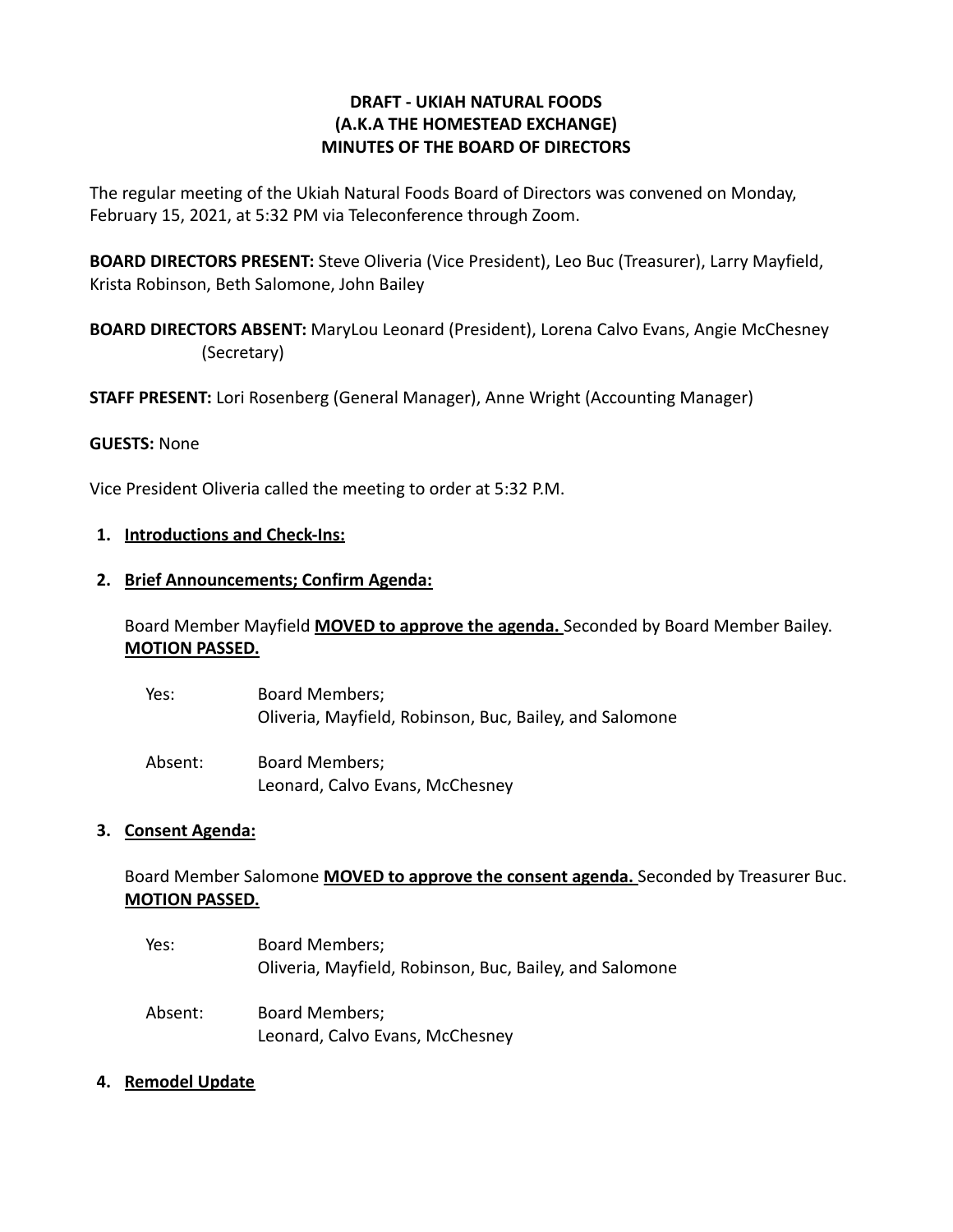GM Rosenberg stated that all the updates are in her report. The Fire Marshall will be doing an inspection tomorrow and if passed then we can start cooking. Mid-March we are planning to have food service.

### **5. Approval of 2021 Budget:**

Accounting Manager Wright reviewed the budget by line item to the Board and reviewed all the changes within certain aspects of the budget with employee benefits.

Board Member Bailey inquired about the NCG Benchmarks compared to what we are looking at. Accounting Manager stated that we are set for a little higher with 25% of sales, and we are high this year, but we have an unknown labor force this year.

Accounting Manager reported on the following.

Occupancy, we will see an increase in insurance due to increased property value. We are at 2.2% gross sales which are right on target.

The contract with the greenwall is that we are locked in until September of this year and we will pay them \$1,400 a month for maintenance. After September, we no longer have to use them, and we will be looking for someone cheaper.

Depreciation, we assumed that the whole project was going to get depreciated in 2020, it will not be. Some equipment is being depreciated right now, stuff that's already in service. Most of the deli stuff is going to be depreciated in 2021. In 2021 there will be the bulk of the construction cost.

Marketing, last year was budged at \$207k and spent \$180k and this year we are budgeted at \$163,400k. There was cutting to this budget to see a net profit, we had to cut "The Back to Schools" and part of the sponsorship last year was \$6k, and this year it's \$3k. If sales exceed the budget expectations, then we can add some of that back in. There was a discussion on the Back to School's week and the impact of not doing it this year. Treasurer Buc stated that there was a lengthy discussion on this budget item at the finance committee meeting and a couple of things to note are, we do have a third staff person in the Marketing Dept, and marketing is now done in-house, and the additional 10% ownership appreciation day. There are still concerns with the advertising section of this budget. GM Rosenberg stated that another reduction to this budget was going down to one billboard from two last year.

Governance, board expense was increased in this area and board admin has some funds left. We also did not have the Annual Member Meeting, but we will do a Zoom Meeting this year. The board expenses have been increased for the new board admin person and for the training that we did with Holly last year. Treasurer Buc stated that we might be going over this budget due to us having a full Strategic Plan Revision and that we would need \$7,500 for this.

Operating was high this year due to PPE supplies due to COVID. We are thinking that we will be spending the same amount on PPE supplies.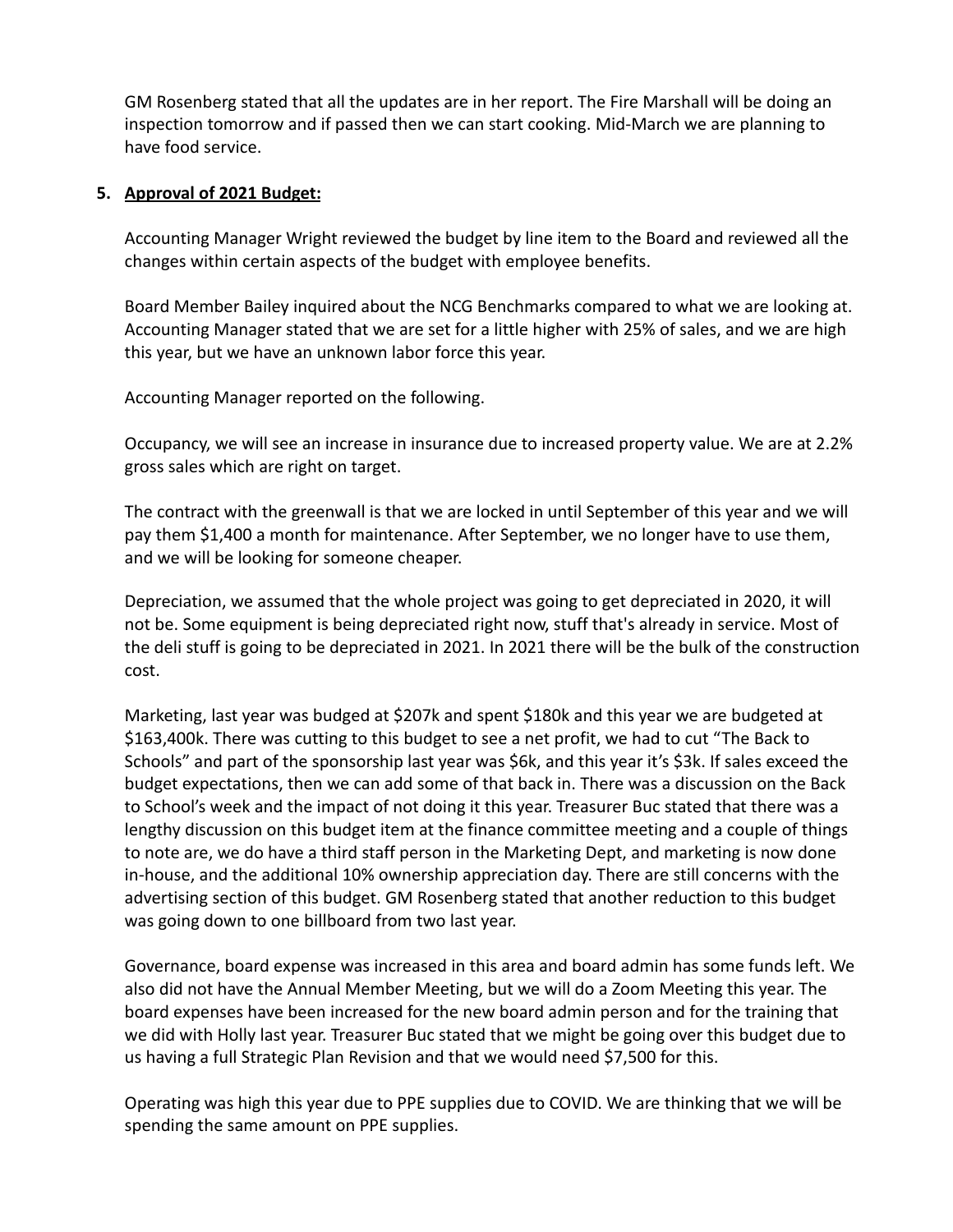The budget will need to be offset due to the increase of board governance, there was a discussion on what would be adjusted. The asset budget was reviewed and discussed.

Board Member Bailey **MOVED to approve the 2021 budget with the two adjustments, training for the board was increased and the adjustment in the labor budget to off-set that adjustment and put on the agenda for March discussion of additional budget allocations to support Strategic priorities for 2021. The asset budget was also approved.** Seconded by Board Member Salomone. **MOTION PASSED.**

| Yes:    | <b>Board Members;</b><br>Oliveria, Mayfield, Robinson, Buc, Bailey, and Salomone |
|---------|----------------------------------------------------------------------------------|
| Absent: | <b>Board Members;</b><br>Leonard, Calvo Evans, McChesney                         |

### **6. Approval of Grant Recipients:**

Vice Present Oliveria reviewed the grant applications that were received and approved by the Owner Relations Committee along with the ones that were not granted.

Board Member Salomone **MOVED to approve the grant recipients as recommended by the Owner Relations Committee with the understanding that the board would like more information on the Pandemic Relief Fund.** Seconded by Treasurer Buc. **MOTION PASSED.**

| Yes:    | <b>Board Members;</b><br>Oliveria, Mayfield, Robinson, Buc, Bailey, and Salomone |
|---------|----------------------------------------------------------------------------------|
| Absent: | Board Members;<br>Leonard, Calvo Evans, McChesney                                |

### **7. Annual Report – Board Contribution:**

Board Member Salomone stated that it would be great if the board contributed to the Annual Report. Treasurer Buc stated that he would be happy to write something on behalf of the Board. President Leonard and Treasurer Buc will be working on this together along with GM Rosenberg.

Board Member Salomone **MOVED to approve President Leonard and Treasurer Buc coordinate as the board representatives to develop a message for the Annual Report.** Seconded by Treasurer Buc. **MOTION PASSED.**

| Yes:    | <b>Board Members;</b><br>Oliveria, Mayfield, Robinson, Buc, Bailey, and Salomone |
|---------|----------------------------------------------------------------------------------|
| Absent: | <b>Board Members;</b><br>Leonard, Calvo Evans, McChesney                         |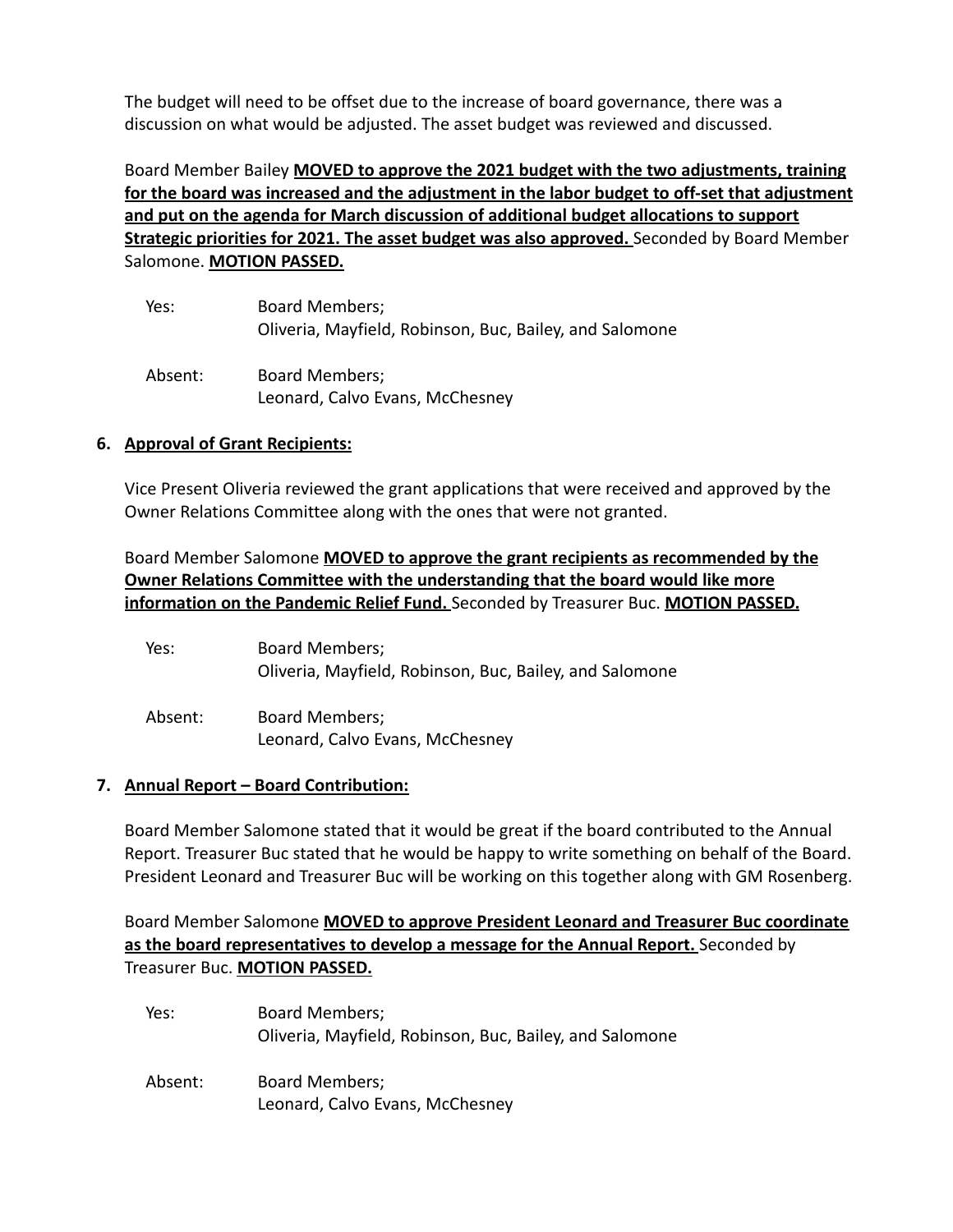## **8. 2021 Draft Operational Plan:**

GM Rosenberg stated that she has been working with Managers on the operational plan. There was a discussion on the operational plan and that this will bring some clarity to the team. Board Member Salomone stated that there wasn't anything on cross-training for other departments. GM Rosenberg stated that last year we have done some cross-training. We are still working on cross-training as it has been a bit of a problem, but we are working on it. There was a further discussion on the operational plan. GM Rosenberg will work on questions and then they will be discussed at the March Board Meeting for clarification.

### **9. 2021 Board Election & Open Seats:**

The board thanked Board Member Robinson for her time on the board.

Vice President Oliveria stated that we have two seats open and we will need to fill those. We do have an application from Leo Buc.

Board Member Salomone **MOVED to approve Leo Buc as a Board Member.** Seconded by Board Member Robinson. **MOTION PASSED.**

| Yes:    | <b>Board Members;</b><br>Oliveria, Mayfield, Robinson, Buc, Bailey, and Salomone |
|---------|----------------------------------------------------------------------------------|
| Absent: | <b>Board Members;</b><br>Leonard, Calvo Evans, McChesney                         |

Board Member Salomone stated that we do have Tim Dolan is still interested in being on the Board and on the Finance Committee. He will still need to fill out an application and then the Board has to approve him and then we would have one open seat.

### **10. Annual Membership Meeting for April:**

GM Rosenberg stated that we have to have a meeting this year, this will be a virtual meeting on a Saturday in April. This is also our 45<sup>th</sup> Anniversary and we are working on having a virtual presentation on the Coop which is will be a part of the meeting. Vice President stated that it was also discussed having small virtual tours that are small. There were discussions on other ideas for the Annual Meeting.

### **11. Committee Reports:**

Skipped

### **12. Board Education Discussion:**

Board Member Salomone stated that we will have monthly Board Education items moving forward.